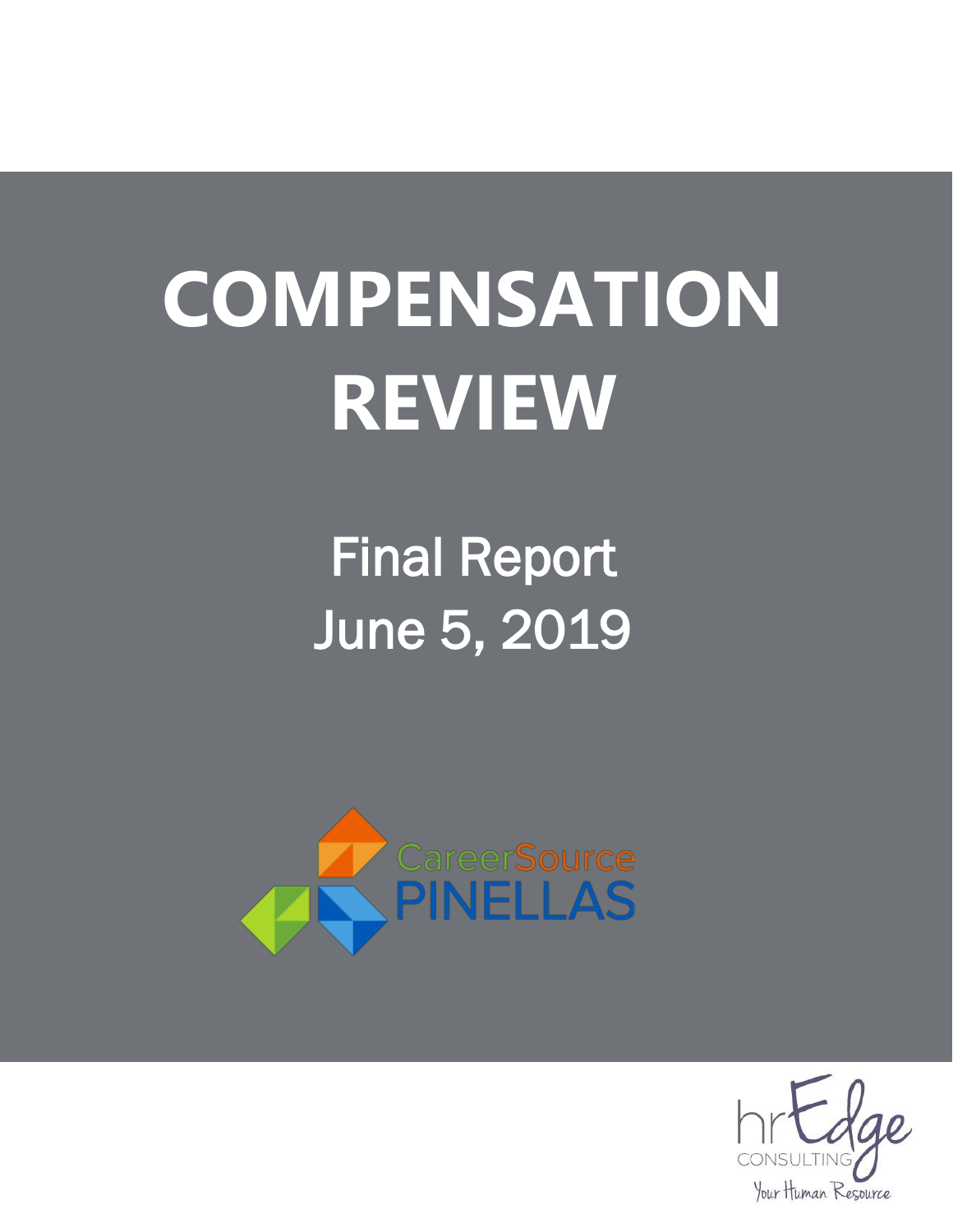# CareerSource Pinellas Compensation Review

# **Introduction**

In February 2019, hrEdge Consulting was retained by CareerSource Pinellas to conduct a Compensation Review. The review was designed to focus on salary range equity externally, as well as internal structure of position titles. The review included the following deliverables:

- Review of all active positions and recommendations for continued, discontinued, and merged position titles.
- Review of external Compensation Survey Reports and analysis of CareerSource ranges for each position.
- Review of CareerSource Pinellas Compensation versus other Florida CareerSource Compensation Structures.
- Development of new pay structure to include Min-Mid-Max for each Grade and the Spread between Grades.
- Analysis of employee impact and cost of implementation.

# Study Methodology

hrEdge Consulting included the following activities in the Compensation Review process:

- Project Kick-Off Meeting to discuss current Compensation Structure, additional Compensation Programs and desired market strategy.
- Compensation Benchmark Surveys were purchased from Willis Towers Watson. Data contained was gathered in April 2019.
- CareerSource Compensation Structures were obtained from Manatee, Polk, and CLM (Citrus, Levy Marion).
- Current positions and their ranges were compared to all external data sources.

# Current Compensation Structure

# Current Compensation Range Structure

The current Compensation Structure consists of 13 pay ranges numbered between 18 and 38. There is a 60% spread between each range.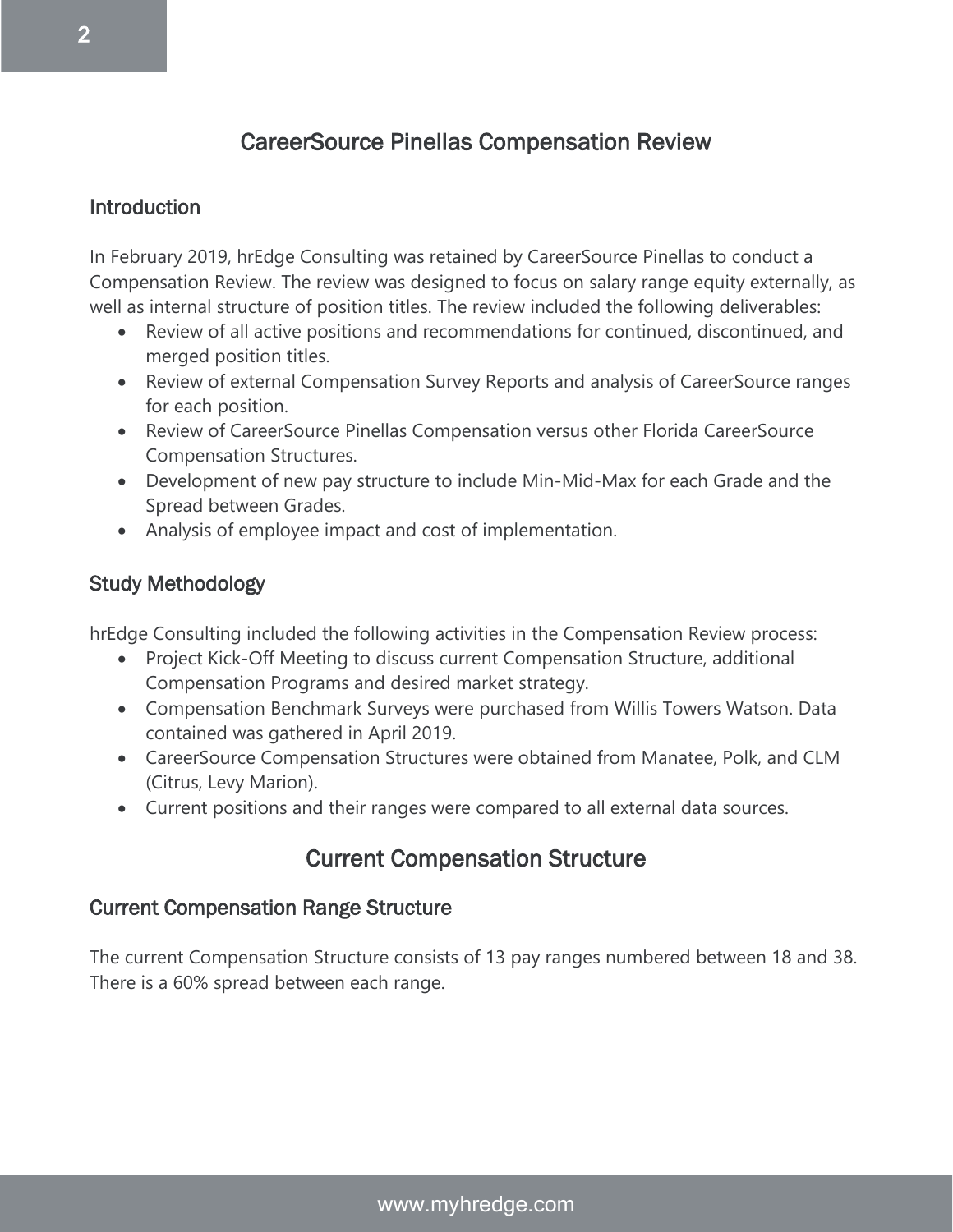| <b>Grade</b><br><b>Level</b> | <b>Minimum</b><br><b>Salary</b> | <b>Mid Salary</b><br>(60% Spread) | <b>Max Salary</b> |
|------------------------------|---------------------------------|-----------------------------------|-------------------|
| 18                           | \$25,200.00                     | \$32,800.00                       | \$40,300.00       |
| 21                           | \$31,700.00                     | \$41,300.00                       | \$50,800.00       |
| 22                           | \$34,300.00                     | \$44,600.00                       | \$54,800.00       |
| 23                           | \$37,000.00                     | \$48,100.00                       | \$59,200.00       |
| 24                           | \$40,000.00                     | \$ 52,000.00                      | \$64,000.00       |
| 25                           | \$43,200.00                     | \$56,100.00                       | \$69,000.00       |
| 26                           | \$46,600.00                     | \$60,600.00                       | \$74,600.00       |
| 27                           | \$50,400.00                     | \$65,500.00                       | \$80,600.00       |
| 32                           | \$74,000.00                     | \$96,200.00                       | \$118,400.00      |
| 33                           | \$79,900.00                     | \$103,900.00                      | \$ 127,900.00     |
| 34                           | \$86,300.00                     | \$112,200.00                      | \$138,100.00      |
| 35                           | \$93,204.00                     | \$121,176.00                      | \$ 149,148.00     |
| 38                           | \$140,000.00                    | \$182,000.00                      | \$224,000.00      |

#### **EXHIBIT A**

#### Current Position Hierarchy

CareerSource Pinellas currently operates with 30 distinct job titles. The job titles rank from lowest level of competency required to highest competency required in the following order: **Specialist/Instructor, Specialist II/Technician, Counselor, Manager, Lead, Coordinator, Supervisor, Director, Executive**.

#### Current Incumbent Pay Grade Placement

CareerSource Pinellas has 60 employees assigned to positions with a specific pay grade. There are 5 employees with position titles that are not assigned to a pay grade. The employees have current salaries below the minimum of the range, at the minimum, at the midpoint, at the maximum of the range and over the maximum. There are also employees in between these points, which out be classified as min-mid (between the minimum and midpoint) of the range and mid-max (between the midpoint and the maximum) of the range. Close to half of the employees are at the minimum of the range with the second largest population between the minimum and midpoint of the range.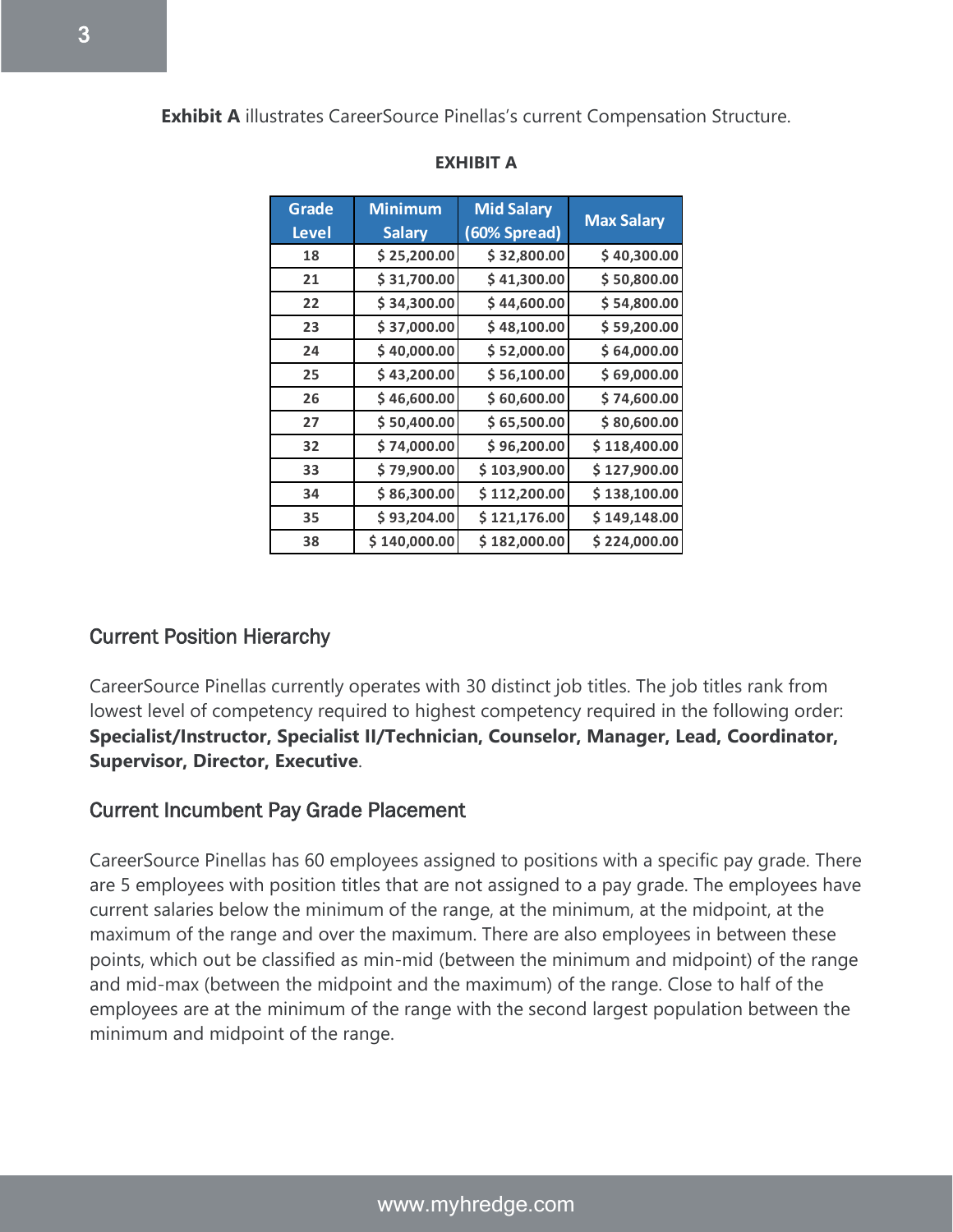**Exhibit B** and **Exhibit C** demonstrate the count and percentage of distribution.



**EXHIBIT B**

**EXHIBIT C**



# Current Departments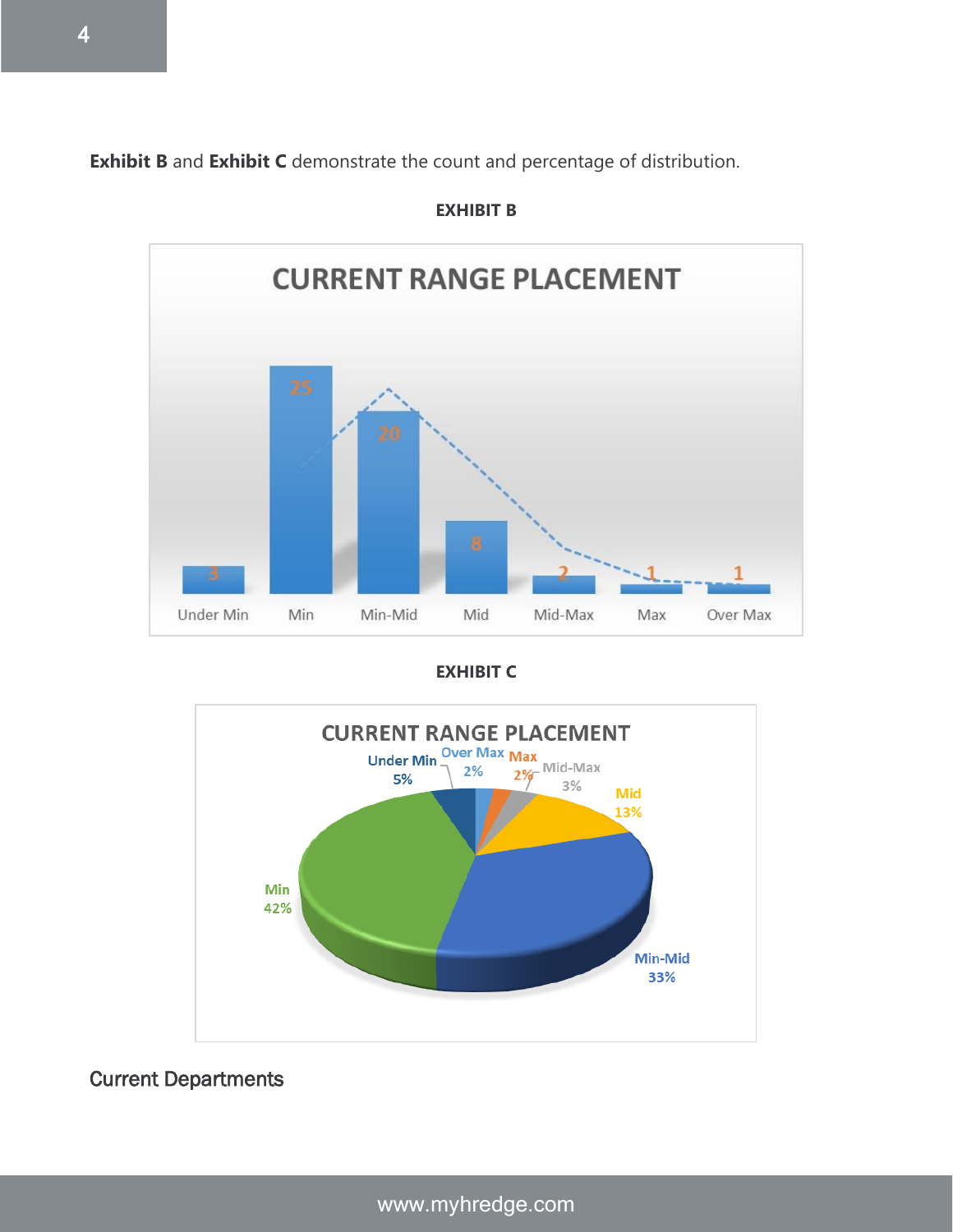CareerSource Pinellas currently assigns employees to 9 Departments. The following information is a snapshot in time and is intended to provide basic information regarding how employees are distributed among the departments. Please note that Years of Service may include previous intern, contractor and/or other CareerSource tenure.

**Exhibit D** provides information regarding headcount and years of service.

|                            |                  | <b>Years of</b> |
|----------------------------|------------------|-----------------|
| <b>Department</b>          | <b>Employees</b> | <b>Service</b>  |
| <b>ADMIN INDIRECT</b>      |                  | 3.75            |
| ADULT & DW CASE MANAGEMENT | 9                | 8.86            |
| <b>BUSINESS SERVICES</b>   | 19               | 5.16            |
| <b>CASE MANAGEMENT</b>     | 15               | 5.81            |
| <b>DIRECT CLIENT SRVS</b>  | 6                | 8.55            |
| <b>LOCAL SYSTEMS</b>       | 6                | 9.18            |
| <b>PROGRAM INDIRECT</b>    | 2                | 5.30            |
| UC                         | 1                | 0.60            |
| YOUTHBUILD                 | っ                | 6.20            |

#### **EXHIBIT D**

**Exhibit E** provides information regarding Department percentages.



#### **EXHIBIT E**

#### www.myhredge.com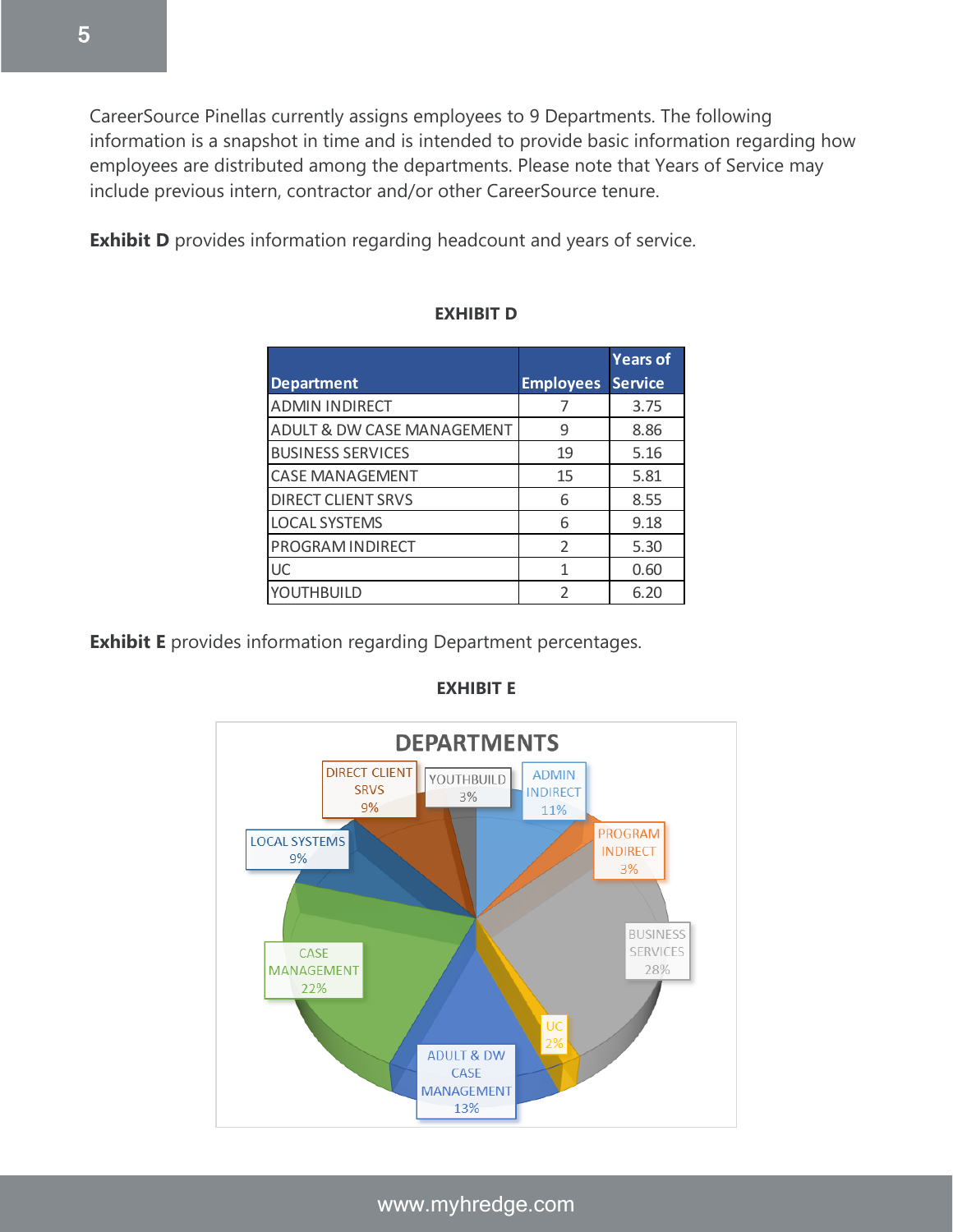# Compensation Review Results Summary

### Proposed Salary Range Structure

The current Compensation Structure has a flat 60% spread between all grades. Companies of similar sizes and industries, including CareerSource's, utilize a progressive spread with smaller spreads in the positions with lower competency requirements, and a larger spread in the positions with higher competency. This will allow for growth and promotion from the entry level positions and longevity in the leadership and executive roles. The ranges were designed to cover the current top ranges and backed down to the lower ranges. Grade Levels start below all current wages paid and end two Grades above the current pay ranges. This allow for growth and availability of pay ranges for any new positions created.

**Exhibit F** outlines the new Salary Range Structure.

| <b>2019 Salary Ranges</b> |               |               |               |               |  |  |  |
|---------------------------|---------------|---------------|---------------|---------------|--|--|--|
| <b>Grade</b>              | Min           | Mid           | <b>Max</b>    |               |  |  |  |
| Level                     | <b>Salary</b> | <b>Salary</b> | <b>Salary</b> | <b>Spread</b> |  |  |  |
| 101                       | \$30,893      | \$35,548      | \$40,204      | 30%           |  |  |  |
| 102                       | \$33,580      | \$38,640      | \$43,700      | 30%           |  |  |  |
| 103                       | \$36,500      | \$42,000      | \$47,500      | 30%           |  |  |  |
| 104                       | \$39,420      | \$45,360      | \$51,300      | 30%           |  |  |  |
| 105                       | \$42,574      | \$48,989      | \$55,404      | 30%           |  |  |  |
| 206                       | \$45,979      | \$52,908      | \$59,836      | 30%           |  |  |  |
| 207                       | \$49,658      | \$59,589      | \$69,521      | 40%           |  |  |  |
| 208                       | \$53,630      | \$64,356      | \$75,083      | 40%           |  |  |  |
| 209                       | \$57,921      | \$69,505      | \$81,089      | 40%           |  |  |  |
| 210                       | \$62,555      | \$75,065      | \$87,576      | 40%           |  |  |  |
| 211                       | \$67,559      | \$81,070      | \$94,583      | 40%           |  |  |  |
| 212                       | \$71,110      | \$89,027      | \$106,945     | 50%           |  |  |  |
| 213                       | \$76,799      | \$96,149      | \$115,501     | 50%           |  |  |  |
| 214                       | \$82,943      | \$103,841     | \$124,741     | 50%           |  |  |  |
| 215                       | \$89,578      | \$112,148     | \$134,720     | 50%           |  |  |  |
| 216                       | \$96,744      | \$121,120     | \$145,497     | 50%           |  |  |  |
| 217                       | \$104,484     | \$135,829     | \$167,174     | 60%           |  |  |  |
| 218                       | \$112,843     | \$146,695     | \$180,548     | 60%           |  |  |  |
| 219                       | \$121,870     | \$158,431     | \$194,992     | 60%           |  |  |  |
| 220                       | \$131,620     | \$171,105     | \$210,591     | 60%           |  |  |  |
| 2211                      | \$142,149     | \$184,794     | \$227,438     | 60%           |  |  |  |
| 222                       | \$153,521     | \$199,577     | \$245,633     | 60%           |  |  |  |

#### **EXHIBIT F**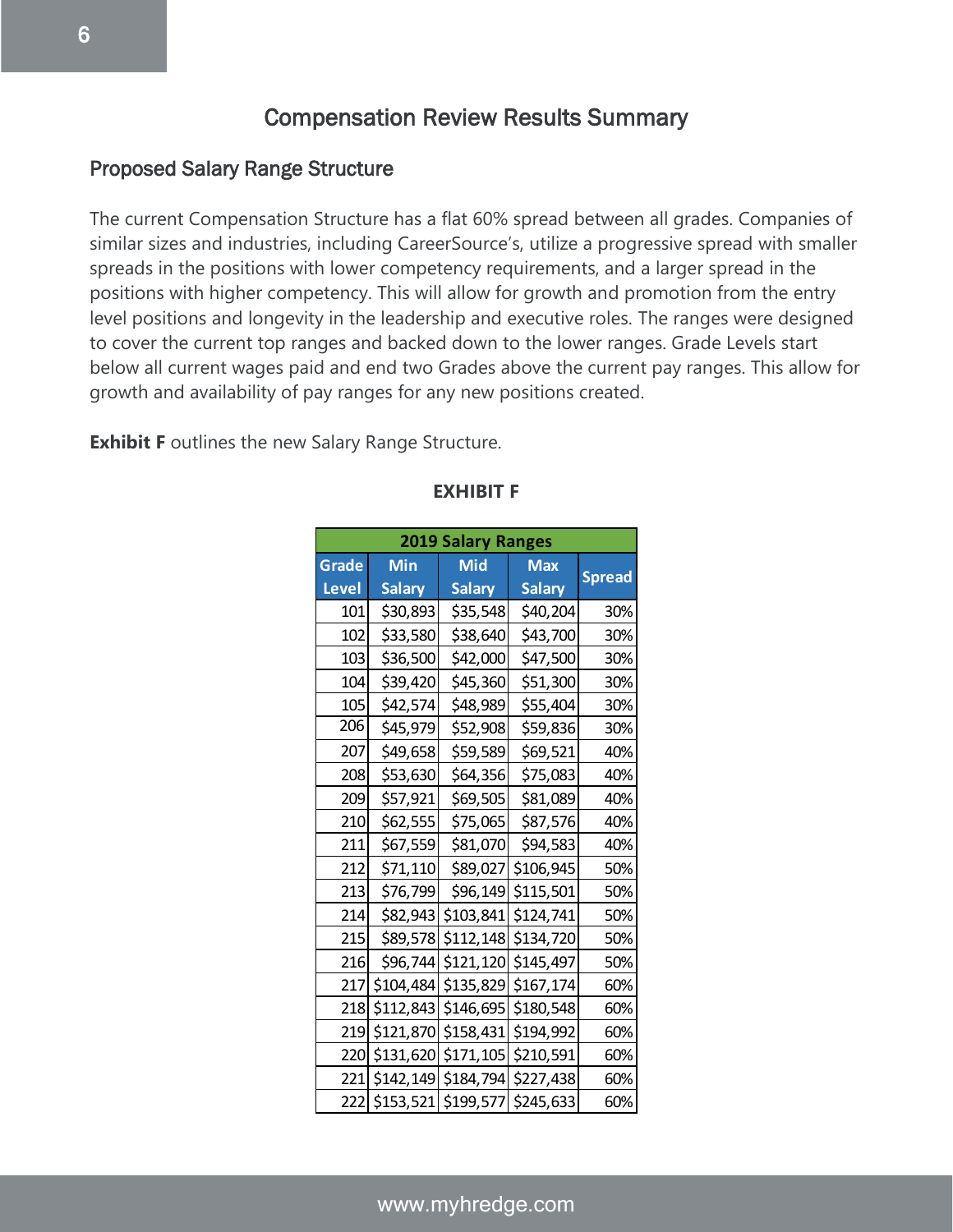## Proposed Job Title Families

The current Position Hierarchy at CareerSource Pinellas was found to be inconsistent with the external data. The most commonly adopted hierarchy ranked job titles from lowest level of competency required to highest competency required in the following order: **Technician, Specialist/Instructor, Career Counselor, Lead, Coordinator, Supervisor, Director, Executive**. The current 30 distinct job titles prohibit cross-training and multi-function positions. Job Title Families allow for employees to cover job duties in more than one area of expertise. In line with the external hierarchy data, like jobs have been grouped into Job Title Families.

**Exhibit G** outlines the Families and the specialties housed within each Family.

| <b>Job Title Family</b>                         |  |
|-------------------------------------------------|--|
| Technicians - Program, Placement                |  |
| <b>Instructor - Remedial, Skills, Workshops</b> |  |
| Specialist - Placement, Program,                |  |
| Resource, Finance                               |  |
| <b>Business Account Executive</b>               |  |
| <b>Career Counselor</b>                         |  |
| <b>Instructor, Trades Assistant</b>             |  |
| <b>Disability Navigator</b>                     |  |
| Lead - Career Counselor, MIS, Business          |  |
| Services, Instructor Trades, Finance,           |  |
| Marketing                                       |  |
| Coordinator - Admin, Finance, Program,          |  |
| Projects                                        |  |
| <b>Instructor - Trades</b>                      |  |
| Supervisor - Program, Project                   |  |
| <b>HR Business Partner</b>                      |  |
| Director - Projects, Programs                   |  |
| <b>CFO</b>                                      |  |
| <b>CEO</b>                                      |  |

#### **EXHIBIT G**

#### Proposed Range Placement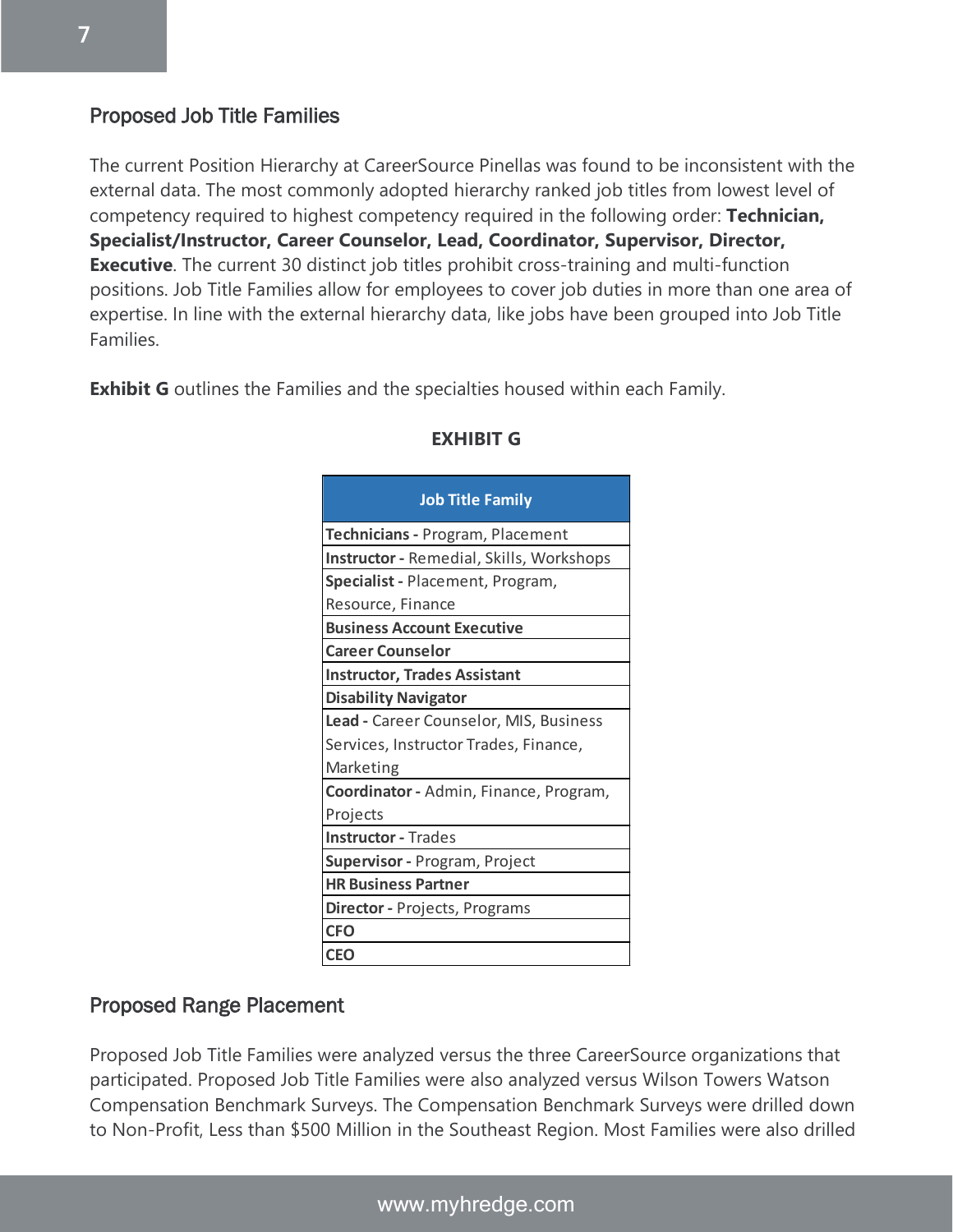down to the Tampa-St. Petersburg-Clearwater market except for the MIS positions. The new families were then slotted into the Grade Level that most closely matched the midpoints of the survey data.

**Exhibit H** outlines the Job Title Families with their assigned Grade Level and associated Salary Range.

| <b>Job Family Titles</b>              |       |           |           |                                        |                  |                 |
|---------------------------------------|-------|-----------|-----------|----------------------------------------|------------------|-----------------|
| <b>Job Title Family</b>               | Grade |           |           | Level Min Salary Mid Salary Max Salary |                  |                 |
|                                       |       |           |           |                                        |                  |                 |
| Technicians - Program, Placement      | 102   | \$33,580  | \$38,640  | \$43,700                               |                  | Grade Exemption |
| Instructor - Remedial, Skills,        |       |           |           |                                        |                  |                 |
| Workshops                             | 103   | \$36,500  | \$42,000  | \$47,500                               | 100 <sub>5</sub> | Non-Exempt      |
| Specialist - Placement, Program,      |       |           |           |                                        |                  |                 |
| Resource, Finance                     | 103   | \$36,500  | \$42,000  | \$47,500                               | 200s             | Exempt          |
| <b>Career Counselor</b>               | 104   | \$39,420  | \$45,360  | \$51,300                               |                  |                 |
| Instructor, Trades Assistant          | 104   | \$39,420  | \$45,360  | \$51,300                               |                  |                 |
| <b>Disability Navigator</b>           | 104   | \$39,420  | \$45,360  | \$51,300                               |                  |                 |
| <b>Business Account Executive</b>     | 105   | \$42,574  | \$48,989  | \$55,404                               |                  |                 |
|                                       |       |           |           |                                        |                  |                 |
| Lead - Career Counselor, MIS,         |       |           |           |                                        |                  |                 |
| Business Services, Instructor Trades, |       |           |           |                                        |                  |                 |
| Finance, Marketing                    | 105   | \$42,574  | \$48,989  | \$55,404                               |                  |                 |
| Instructor, Trades                    | 104   | \$42,574  | \$48,989  | \$55,404                               |                  |                 |
| Coordinator, Admin, Finance,          |       |           |           |                                        |                  |                 |
| Program, Projects                     | 206   | \$45,979  | \$52,908  | \$59,836                               |                  |                 |
| Supervisor - Program, Project         | 208   | \$53,630  | \$64,356  | \$75,083                               |                  |                 |
| <b>HR Business Partner</b>            | 210   | \$62,555  | \$75,065  | \$87,576                               |                  |                 |
| <b>Director</b> - Projects, Programs  | 214   | \$82,943  | \$103,841 | \$124,741                              |                  |                 |
| CFO                                   | 219   | \$121,870 | \$158,431 | \$194,992                              |                  |                 |
| CEO                                   | 221   | \$142,149 | \$184,794 | \$227,438                              |                  |                 |

#### **Exhibit H**

# Impact and Cost of Placement

CareerSource Pinellas's 65 employees were slotted with their new Job Title Family and Grade Level. Of the 65 employees, 1 employee was over the maximum of their range and 23 employees were below the minimum of their range. There are 2 employees whose positions have been eliminated. They will be given options to apply for currently available positions.

# www.myhredge.com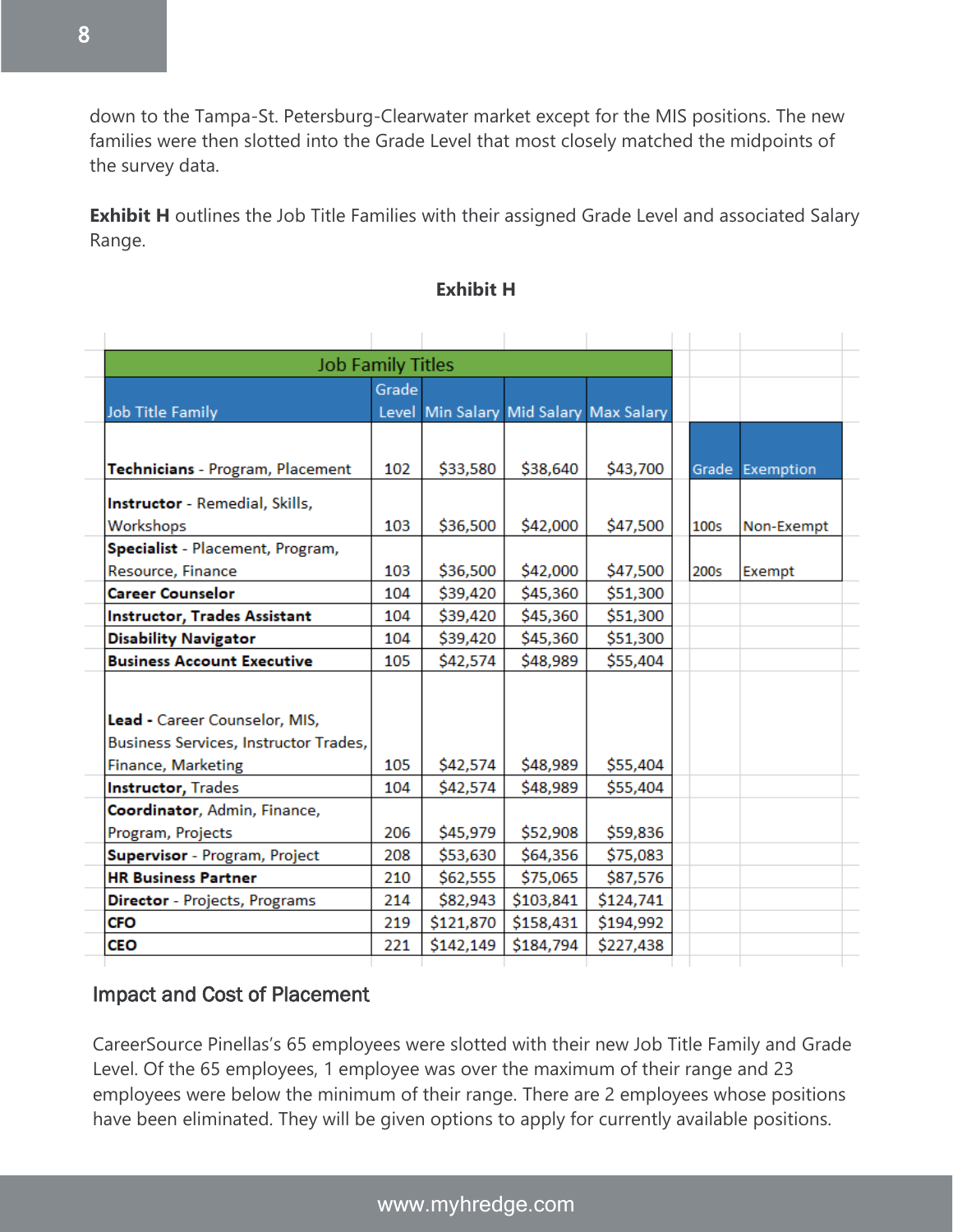**Exhibit I** outlines the data for the 23 employees below the minimum of the range. All figures are annualized cost.

#### **EXHIBIT I**

| <b>Placement Impact</b> |    |           |  |  |  |  |
|-------------------------|----|-----------|--|--|--|--|
| Smallest Impact         | \$ | 245.60    |  |  |  |  |
| Largest Impact          | Ś  | 5,162.40  |  |  |  |  |
| Average Impact          | Ś  | 2,449.79  |  |  |  |  |
| <b>Total Impact</b>     |    | 56,345.24 |  |  |  |  |

**Exhibit J** outlines the count of the 23 affected employees by their Current Job Title.



#### **EXHIBIT J**

# **Tenure**